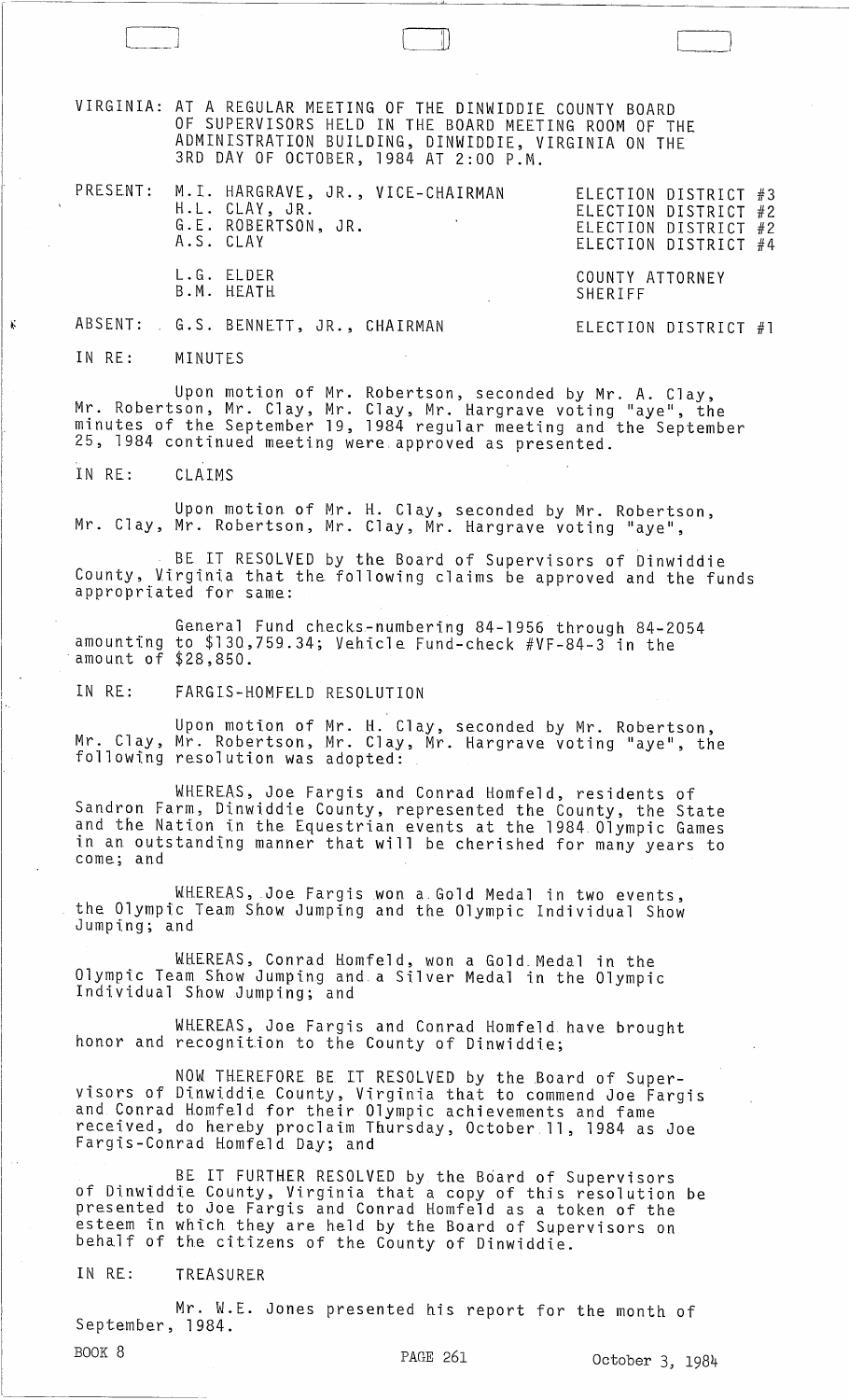## IN RE: SET-OFF DEBT COLLECTION

Upon motion of Mr. H. Clay, seconded by Mr. A. Clay, Mr. Clay, Mr. Clay, Mr. Robertson, Mr. Hargrave voting "aye", the following resolution was adopted:

WHEREAS, the 1983 General Assembly of Virginia amended and approved Sec. 58-19.8 of the Code of Virginia, relating to the Set-Off Debt Collection Act to include County, City and Town governments; and

WHEREAS, under the provisions of the Act, as amended, a Virginia individual income tax refund can be subject to County, City and Town government claims--the 1983 amendments to cover individual income tax refunds issued in 1985; and

WHEREAS, the Department of Taxation has requested confirmation as to whether the County of Dinwiddie desires to participate in the program, and if so, who they wish to designate as tbe Coordinator;

NOW THEREFORE BE IT RESOLVED by the Board of Supervisors of Dinwiddie County, Virginia that the Department of Taxation be advised that the County of Dinwiddie wishes to participate in the Set-Off Debt Collection program for 1984-85; and

BE IT FURTHER RESOLVED that the Board of Supervisors of Dinwiddie County, Virginia designates Mr. W.E. Jones, Treasurer, as the Set-Off Debt Coordinator.

IN RE: RADIO TOWER FOR NEW COMMUNICATIONS SYSTEM

Wendy Quesenberry, Admin. Assistant, appeared before the Board to present the results of surveys done on the radio tower to determine its safety. Bay Tower of Va. Beach stated the tower is not safe to install the two new antennas. Scott Tower of Mechanicsville stated the tower was safe to install the two new antennas but would not be adequate if the tower were raised to its original heighth. This would require a free standing tower.

She also presented the results of additional coverage<br>surveys at a tower heighth of 200 feet. The original survey, surveys at a tower heighth of 200 feet. The original survey, done at 180 feet, showed a coverage problem around the Lake Chesdin area. This survey was done with a 0 DB gain antenna. The survey done at 200 feet with a 2.5 DB gain antenna eliminated the problem area and extended the coverage area. Mrs. Quesenberry stated that Motorola guarantees this coverage with a free standing 180 ft. tower and a 3 DB gain antenna which they will provide at the same cost as the a DB gain antenna they bidded. She asked that the Board give authorization to bid a 180 ft. free standing tower.

She stated that the location of the tower is another consideration. The space needed can be anywhere from 10 to 20 feet. The ideal location is to the south side of the jail, between the building and the Hargrave property. With the sketches available now, she stated that there did not appear to be enough room. She added there is a sewer line also running through this property.

The alternative is to the north of the jail between the building and the old jail. There is approximately 46 feet there, but a water line runs diagonally through the property. The last alternative is to tear down the old jail. This would put the tower approximately 100 feet from the radio but should not cause a significant loss in power.

The Board indicated they would like to see the tower on the south side of the jail if there is enough property. If not, the tower might have to be located to the front of the jail in the paritng area. Mr. Hargrave stated that he would like to have a type of material specified, i.e. cortin, so the tower would not have to be repainted.

 $\langle \varphi, \varphi \rangle$ 

بهائك كتاب الد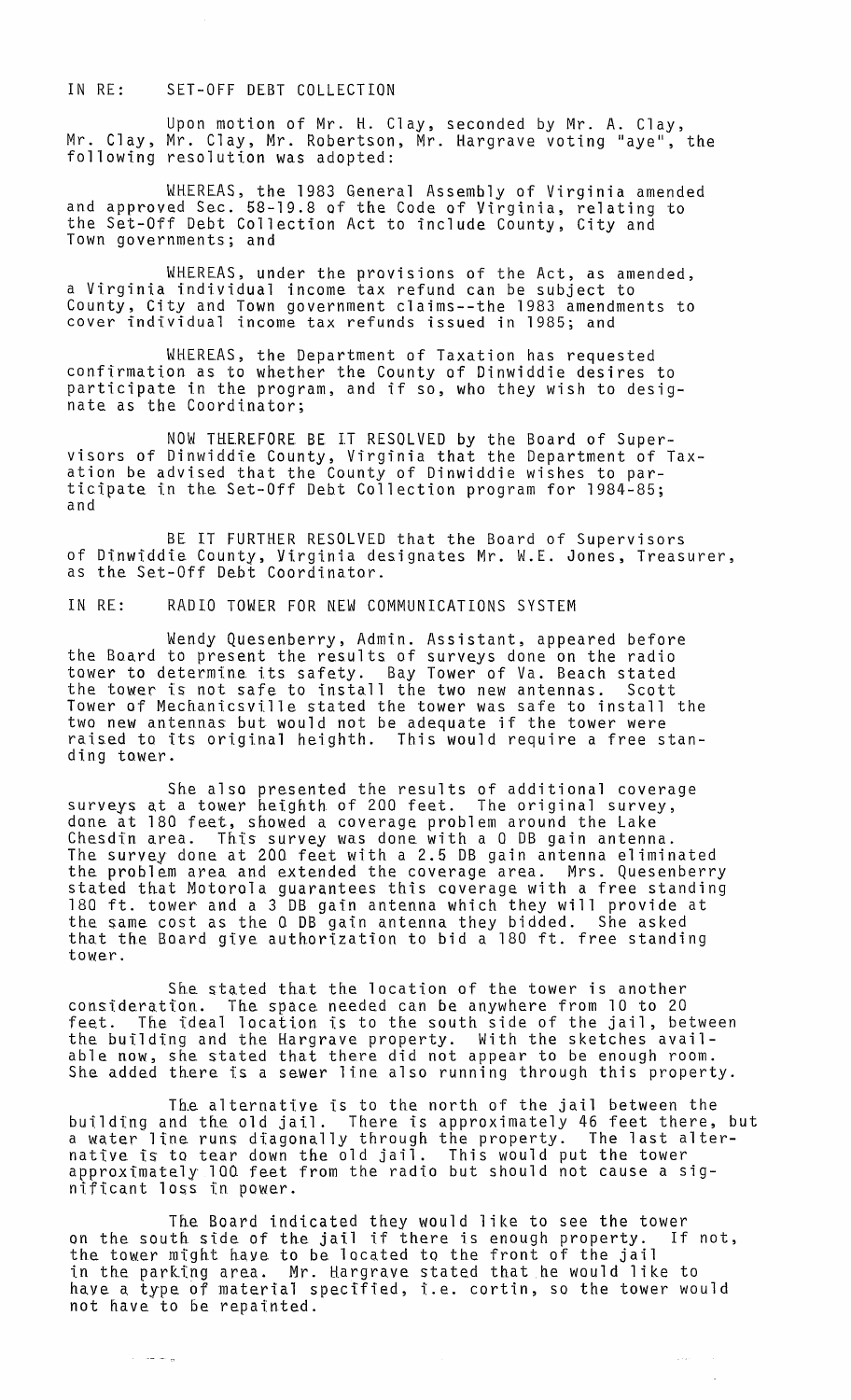Upon motion ,of Mr. H. Clay, seconded.by Mr. Robertson, Mr. Clay, Mr. Robertson, Mr. Clay, Mr. Hargrave voting "aye", the County Administrator was authorized to bid a 180 ft. free standing tower to be located on the south side of the jail where county property is available.

 $\sqcup$  .

IN RE: BUILDING INSPECTOR

Mr. James L. Blaha presented his report for the month of September. 1984.

IN RE: VIRGINIA DEPARTMENT OF HIGHWAYS & TRANSPORTATION

Mr. MacFarland Neblett, Resident Engineer, Va. Dept. of Highways and Transportation, appeared before the Board to give a brief status report on some of the projects the Department is involved in and to answer any questions they might have.

Mr. H. Clay asked when Rt. 622 between Ford and Baltimore Corner would be resurfaced. Mr. Neblett stated it depends on when the contractor can get back in there.

Mr. Robertson stated he understood the improvements to Oak and Bell Road are going to be coordinated with the water and sewer installation and asked when that would be. Mr. Neblett stated he would have to check on that. The County Administrator stated he would guess, with the approval: process, the latter part of Spring.

Mr. A. Clay asked what portion of an individual's driveway the Highway Department would repair. Mr. Neblett stated the way the highway bepartment would repair. In: Weblett stated the<br>Departments's policy is to maintain it to the center of the ditchpipe.

IN RE: RIVER ROAD FARMS SUBDIVISION--SECTION 2--ACCEPTANCE OF ROADS

Upon motion of Mr. Robertson, seconded by Mr. H. Clay, Mr. Robertson, Mr. Clay, Mr. Clay, Mr. Hargrave voting "aye", the following resolution was adopted:

WHEREAS, the River Road Farms Subdivision, Section 2, is a duly recorded subdivision within the County of Dinwiddie, Virginia; and

WHEREAS, the developer sold'several building sites within the River Road Farms Subdivision, Section 2, over a period of time; and

WHEREAS, the developer was not able to complete the interior road system to state standards as requested by the Board of Supervisors, Dinwiddie County; and

WHEREAS, the County of Dinwiddie contracted with various individuals/firms to complete the interior road system to State and County specifications; and

WHEREAS, representatives of the Virginia Department of Highways and Transportation and County have periodically inspected the road construction to its completion; and

WHEREAS, a final inspection of these roads was conducted by the.Virginia Department of Highways and Transportation and County by the rirginia bepartment of inginarys and fransportation and count<br>on September 26, 1984, and it has been determined that these roads have been constructed, drained and surfaced in accordance with Virginia Department of Highways and Transportation specifications and county ordinances;

NOW THEREFORE BELT RESOLVED:by the Board of Supervisors of Dinwiddie County, Virginia, that the Virginia Department of Highways and Transportation is hereby requested to add the following roads to the state secondary road system: Ridgecrest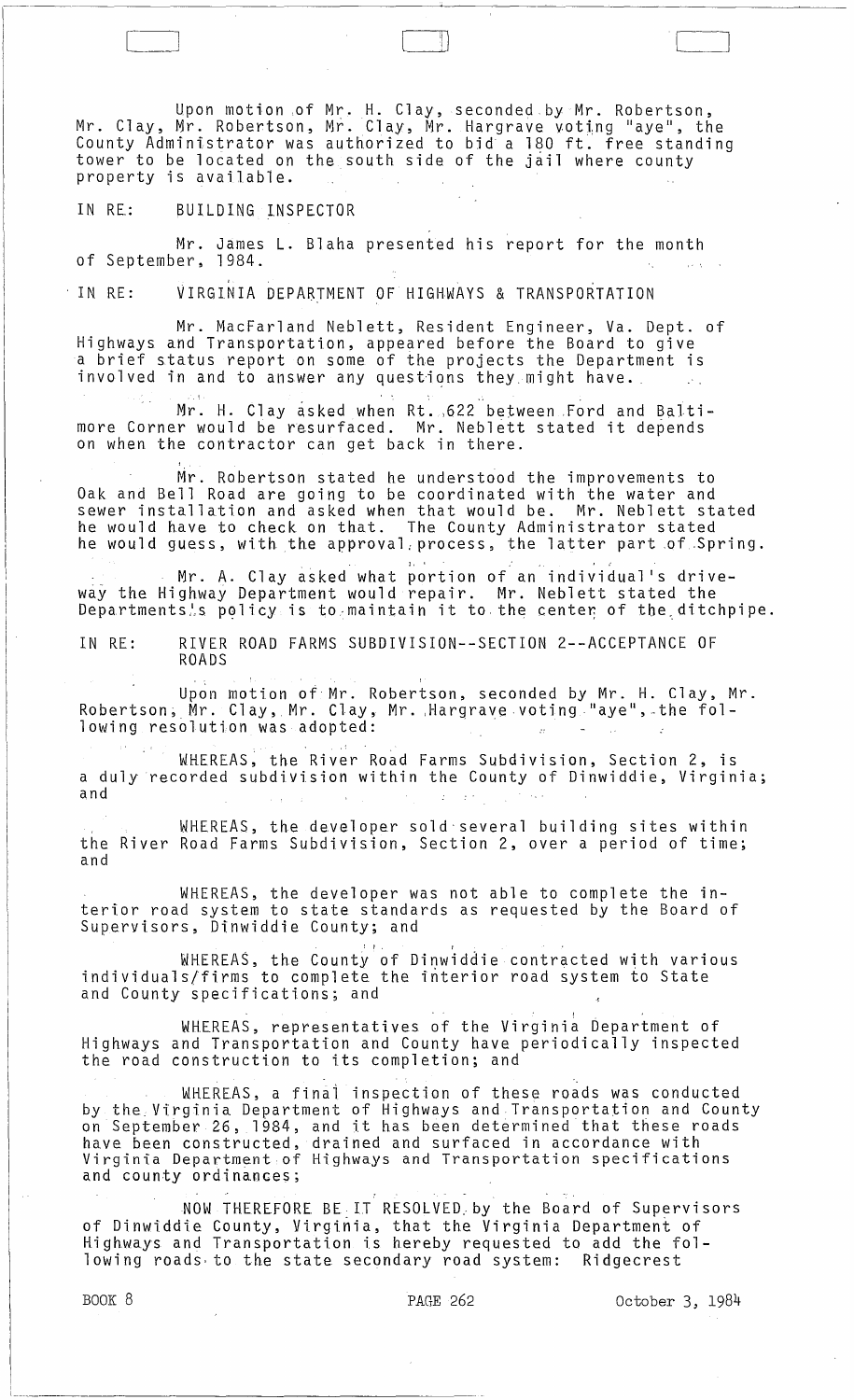Drive beginning at its intersection with Chesdin Blvd. and heading in an easterly direction 0.10 miles to its intersection with Shoreview Drive; Shoreview Drive beginning at its intersection with Ridgecrest Drive and heading in a northeasterly direction 0.28 miles to its termination as a cUl-de-sac; and Waterview Court beginning at its intersection with Shoreview Drive approximately 0.13 miles northeast of Ridgecrest Drive and heading in a northwesterly direction 0.05 miles to its termination as a cul-de-sac; and

BE IT FURTHER RESOLVED by the Board of Supervisors of Dinwiddie County, Virginia that these roads in River Road Farms, Section 2, if accepted, be added to the secondary road system effective on the date of approval of the Highway Commission with the maintenance bond and fee waivered pursuant to Section 33.1-229 of the Code of Virginia (1950, as amended) since the roads were caused to be constructed by the County with supervision given by<br>VDH&T personnel; and

BE IT FURTHER RESOLVED that the Board of Supervisors of Dinwiddie County, Virginia does guarantee the Commonwealth of Virginia that all roads were constructed to proper specifications and grants a minimum unrestricted right-of-way of 50' with necessary easements for cuts, fills and drainage as recorded in Plat Book **11,** Pages 139, 140 and 149, dated November 9, 1981.

IN RE: MANSFIELD NORTH SUBDIVISION--SECTIONS 2 AND 3--ACCEPTANCE OF ROADS

Upon motion of Mr. Robertson, seconded by Mr. H. Clay, Mr. Robertson, Mr. Clay, Mr. Clay, Mr. Hargrave voting "aye",

BE IT RESOLVED by the Dinwiddie County Board of Supervisors that the Virginia Department of Highways and Transportation be and is hereby requested to add a section of road known as Susie Drive, beginning at a point on Route 601, 0.69 miles west of Route 1321 and running in a .norther1y direction 0.29 mile to a dead end with a turnaround. This road has been constructed, drained and surfaced in accordance with Virginia Department of Highways and Transportation specifications and County ordinances; and

BE IT FURTHER RESOLVED by the Board of Supervisors of Dinwiddie County, Virginia that the Virginia Department of Highways and Transportation be and is hereby requested to add a section of road known as Elsie Drive beginning at a point on Route 601, 0.08 miles west of Susie Drive and running in a northerly direction 0.29 miles to a dead end with a turn-around. This road has been constructed, drained and surfaced in accordance with Virginia Department of Highways and Transportation specifications and County ordinances; and

BE IT FURTHER RESOLVED by the Board of Supervisors of Dinwiddie County, Virginia that the Virginia Department of Highways and Transportation be and is hereby requested to add a section of road known as Mark Drive beginning at a point on Elsie Drive, 0.19 miles north of Route 601 and running in an easterly direction 0.08 miles to Susie Drive. This road has been constructed, drained and surfaced in accordance with Virginia Department of Highways and Transportation specifications and County ordinances; and

BE IT FURTHER RESOLVED by the Board of Supervisors of Dinwiddie County, Virginia that these roads in Mansfield North Subdivision, if accepted, be added to the secondary system of Dinwiddie County, effective on the date of approval of the Highway Commission with a maintenance bond and fee pursuant to Section 33.1-229 of the Code of Virginia (1950, as amended); and

BE IT FURTHER RESOLVED that the Board of Supervisors of Dinwiddie County, Virginia does guarantee the Commonwealth of Virginia a minimum unrestricted right of way of 50' with necessary easements for cuts, fills and drainage as recorded in Plat Book 12, Page 4J dated March 18, 1983 for Section Two and Plat Book 12 pages 65 and 66 dated October 7, 1983, and Plat Book 12 page 91 dated February 6, 1984, for Section Three.

ما با سا

 $\omega_{\rm{max}} = \omega_{\rm{max}}$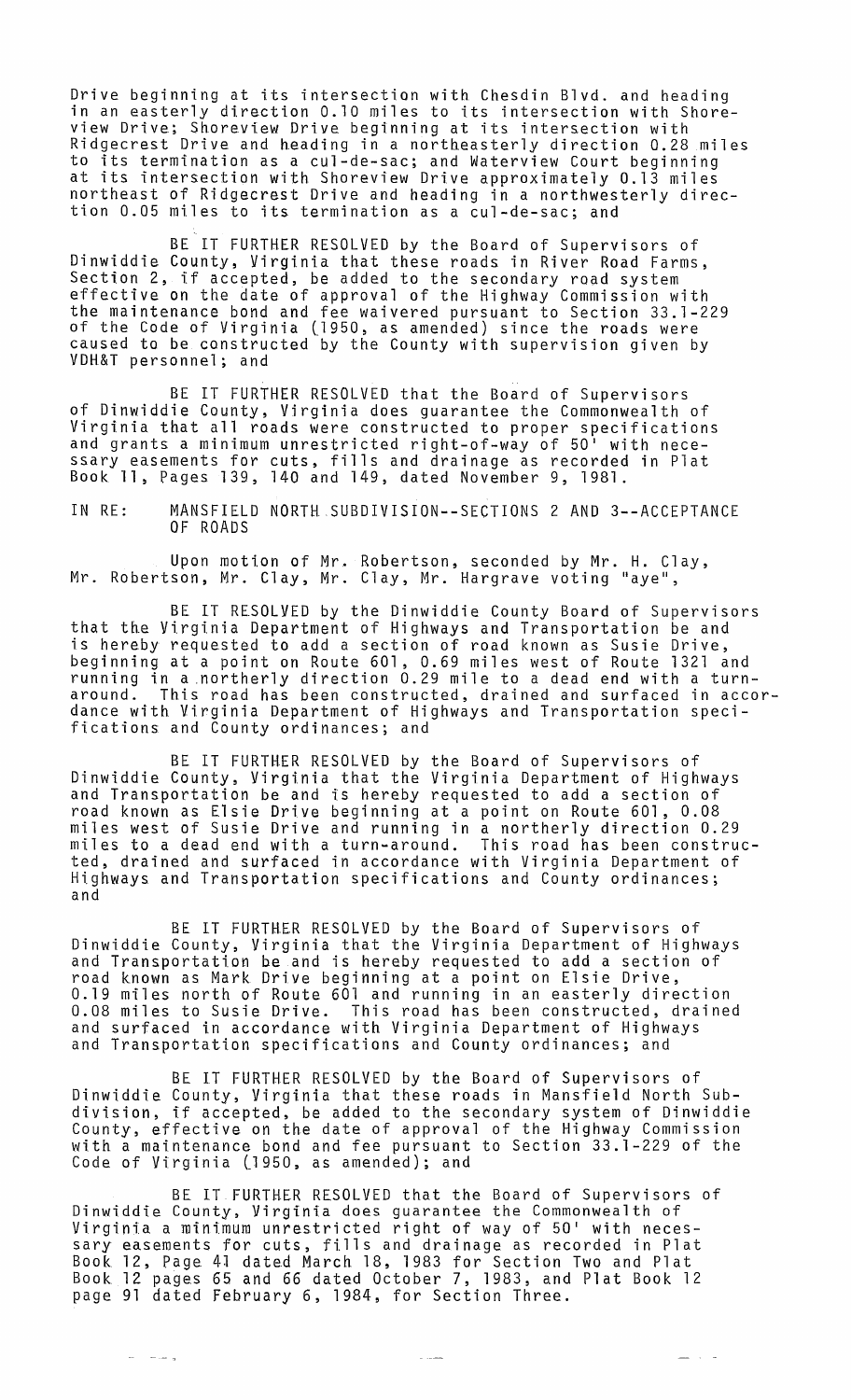## IN RE: AIRPORT AUTHORITY--LOAN GUARANTEE FOR ADDITIONAL HANGAR SPACE

 $\begin{bmatrix} 1 & 1 & 1 \ 1 & 1 & 1 \end{bmatrix}$ 

Mr. Loid Hodnett, representing the Petersburg-Dinwiddie Co. Airport and Industrial Authority, appeared before the Board to discuss a loan for the Authority in the amount of \$125,000 for additional hangar space. He indicated the hangar space is vital to the Airport and also in drawing business interests to the airport and industrial property. Mf. Fred Beck, Petersburg member of the Authority, was also present.

Mr. Hargrave stated the Board had briefly discussed the loan and were more inclined to back a loan for the Authority from a private institution. Mr. Hodnett indicated the Authority would accept whatever assistance they can get.

Mr. Hargrave stated he understood the Authority is quite confident the business is there to enable them to repay<br>the loan.

The County Administrator suggested at this time that the Board pass a resolution indicating support to guarantee a loan and then the Airport Authority will come back with the exact amount for a formal resolution.

Upon motion of Mr. H. Clay, seconded by Mr. Robertson, Mr. Clay, Mr. Robertson, Mr. Clay, Mr. Hargrave voting "aye",

BE IT RESOLVED that the Board of Supervisors of Dinwiddie County, Virginia authorizes the Petersburg-Dinwiddie County Airport and Industrial Authority to negotiate a.loan for additional hangar space with the understanding that the Board of Supervisors will pass a resolution to back the loan when the Authority presents the exact amount to them.

IN RE: ST. JOHN'S CHURCH--DUMPSTER LOCATION

Mr. Robertson stated that St. John's Church requested that the dumpsters located on their property be moved by the end of September, and he understood.the Administration is negotiating for another site. He suggested·that in the future when this happens, a sign be placed at the location stating what happened and the nearest alternate site.

Mr. Hargrave added that the sign should .not be critical because the County owes St. John's a great deal of appreciation. Mr. Robertson agreed and called upon the citizens to be more mindful of their housekeeping.

Mr. Hargtave suggested that the County Administrator write a letter to St. John's thanking them and asking for comments on what the County might do to improve its dumpster locations. Mr. Robertson agreed.

IN RE: POST OFFICE LOCATION--NORTHERN DINWIDDIE

Mr. Hargrave stated the Board received a letter from the U.S. Postal Service denying the Board's request for a post office location in Northern Dinwiddie. Mr. Robertson stated he understood the reasons are for distribution of mail, not identification and therefore felt the response was acceptable.

IN RE: ENERGYSHARE--VIRGINIA ELECTRIC & POWER COMPANY

A letter was presented from the Virginia Electric and Power Company requesting the Board adopt a resolution in support of EnergyShare. Mr. Hargrave asked if any action was needed on this. The County Administrator stated he would review the letter and, if action was needed, it will be placed upon the October 17, 1984 agenda.

IN RE: CIRCUIT COURT CLERK'S OFFICE--DISCUSSION OF REPAIRS

Mrs. Ann Scarborough stated that she felt the Board is